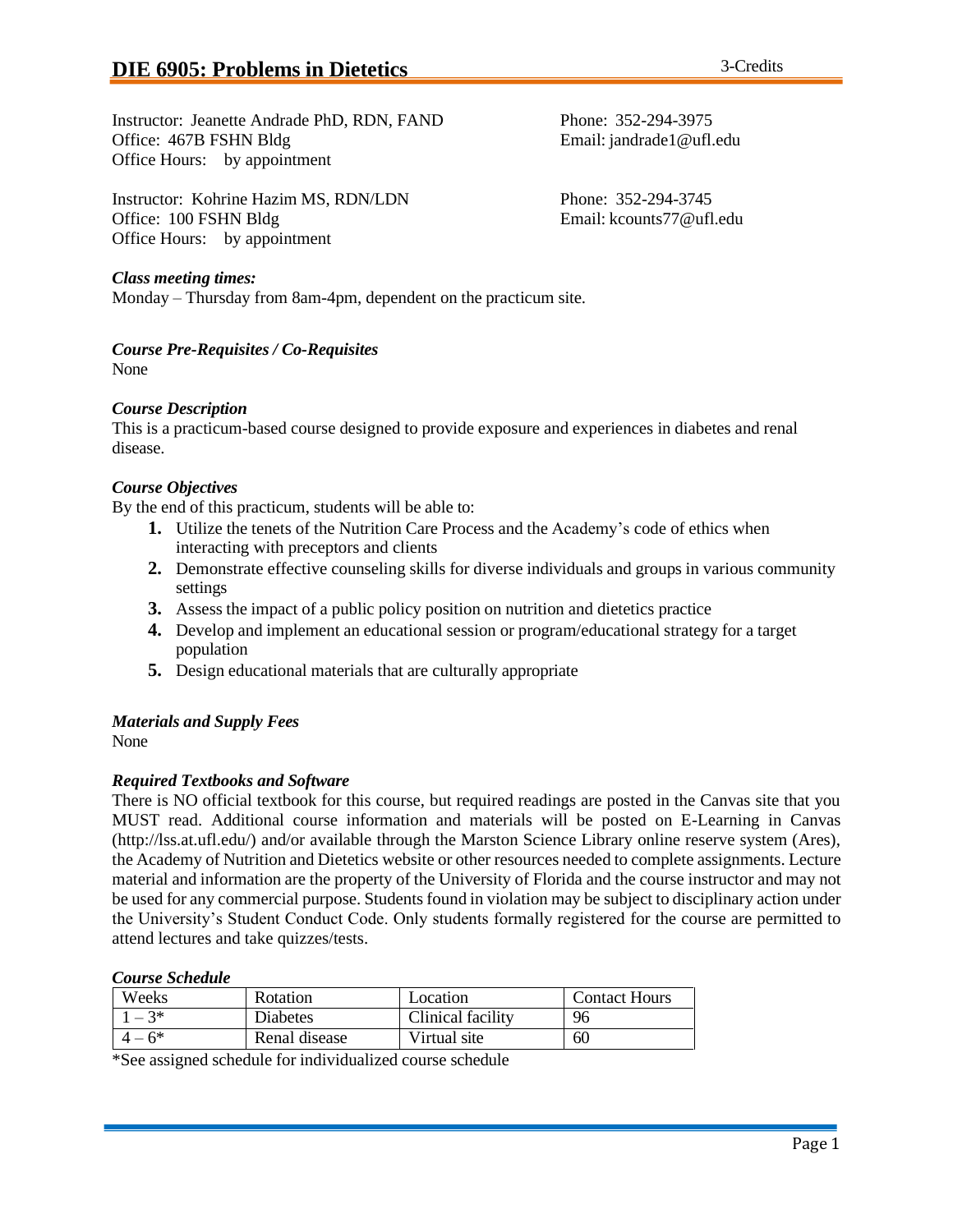## *Reading list per week (All available on Canvas)\**

### For **Diabetes** rotation

**1 st Week:** American Diabetes Association. Introduction: Standards of medical care in diabetes – 2022. *Diabetes Care.* 2022;45(S1):S1-S2. [https://doi.org/10.2337/dc22-Sint.](https://doi.org/10.2337/dc22-Sint)

#### For **Renal** rotation

**1 st Week:** Alp Ikizler, T., Burrowes, J. D., Byham-Gray, L. D., Campbell, K. L., Carrero, J.-J., Chan, W., Fouque, D., Friedman, A. N., Ghaddar, S., Jordi Goldstein-Fuchs, D., Kaysen, G. A., Kopple, J. D., Teta, D., Yee-Moon Wang, A., & Cuppari, L. (2020). KDOQI clinical practice guideline for nutrition in CKD: 2020 update (Vol. 76, Issue 1).<https://doi.org/10.1053/j.ajkd.2020.05.006>

\*Other readings as assigned, dependent on class discussions and guest speakers

# *Attendance Policy, Class Expectations, and Make-Up Policy*

Per University Policy, attendance is expected at all class sessions. When an absence does occur, the student is responsible for the material covered during the absence. When possible, the student should notify the instructor in advance of an anticipated absence. Dr. Andrade will grant make-up privileges (when possible) to studentsfor properly verified absences due to illness, emergency, or participation in an official University activity. Excused absences must be consistent with university policies in the [Graduate](https://catalog.ufl.edu/graduate/?catoid=10&navoid=2020&attendance) Catalog and require appropriate documentation. Additional information can be found in [Attendance Policies.](https://catalog.ufl.edu/UGRD/academic-regulations/attendance-policies/)

### *Assignment due dates:*

The student is expected to submit all of the assignments listed under the evaluation column of the rotation narrative upon the due date listed in Canvas.

| <b>Assignment</b>                                                                                                                                                           | <b>Total</b><br><b>Points</b> | <b>Percentage of Final Grade</b> |
|-----------------------------------------------------------------------------------------------------------------------------------------------------------------------------|-------------------------------|----------------------------------|
| Diabetes Problematic Issues Chart                                                                                                                                           | 20                            | 8%                               |
| Diabetes Social Media Graphic                                                                                                                                               | 20                            | 8%                               |
| Diabetes Project                                                                                                                                                            | 50                            | 20%                              |
| <b>Renal Problematic Issues Chart</b>                                                                                                                                       | 20                            | 8%                               |
| Renal ADIME notes (6 x 10 points each)                                                                                                                                      | 60                            | 24%                              |
| <b>Renal Billing Handout</b>                                                                                                                                                | 20                            | 8%                               |
| Renal Educational Material<br>Formatted Recipe (20 points)<br>Nutritional Analysis (15 points)<br>Nutrition Facts Panel (5 points)<br>Educational Flyer / Video (20 points) | 60                            | 24%                              |
| Total                                                                                                                                                                       | <b>250</b>                    | 100%                             |

#### *Evaluation of Grades*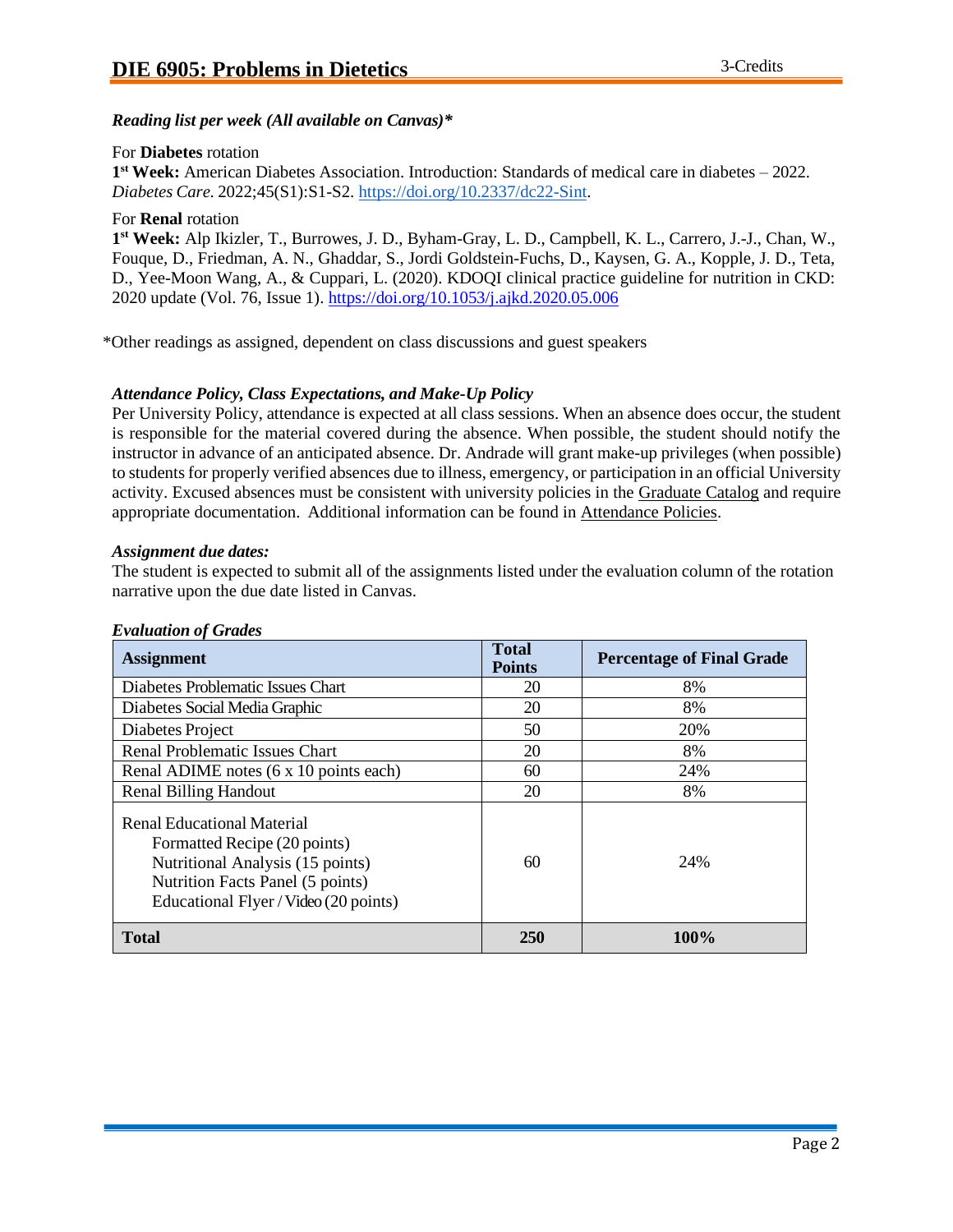# *Grading Policy*

| <b>Percent</b> | Grade        | <b>Grade</b><br><b>Points</b> |
|----------------|--------------|-------------------------------|
| $90.0 - 100.0$ | A            | 4.00                          |
| $87.0 - 89.9$  | $A -$        | 3.67                          |
| $84.0 - 86.9$  | $B+$         | 3.33                          |
| $81.0 - 83.9$  | B.           | 3.00                          |
| 78.0 - 80.9    | $B-$         | 2.67                          |
| $75.0 - 79.9$  | $C+$         | 2.33                          |
| $72.0 - 74.9$  | $\mathsf{C}$ | 2.00                          |
| $69.0 - 71.9$  | $C-$         | 1.67                          |
| $66.0 - 68.9$  | D+           | 1.33                          |
| $63.0 - 65.9$  | D.           | 1.00                          |
| $60.0 - 62.9$  | D-           | 0.67                          |
| $0 - 59.9$     | E            | 0.00                          |

More information on UF grading policy may be found at: [UF Graduate Catalog](https://catalog.ufl.edu/graduate/?catoid=10&navoid=2020&grades) Grades and [Grading](https://catalog.ufl.edu/UGRD/academic-regulations/grades-grading-policies/) Policies

#### *Students Requiring Accommodations*

Students with disabilities who experience learning barriers and would like to request academic accommodations should connect with the [Disability Resource Center.](https://disability.ufl.edu/students/get-started/) It is important for students to share their accommodation letter with their instructor and discuss their access needs, as early as possible in the semester.

#### *Course Evaluation*

Students are expected to provide professional and respectful feedback on the quality of instruction in this course by completing [online evaluations](https://gatorevals.aa.ufl.edu/) via GatorEvals. Students will be notified when the evaluation period opens, and can complete evaluations through the email they receive from GatorEvals, in their Canvas course menu under GatorEvals, or via [ufl.bluera.com/ufl/.](https://ufl.bluera.com/ufl/) [Summaries of course evaluation results are](https://gatorevals.aa.ufl.edu/public-results/) [available to students here.](https://gatorevals.aa.ufl.edu/public-results/)

#### *University Honesty Policy*

UF students are bound by The Honor Pledge which states, "We, the members of the University of Florida community, pledge to hold ourselves and our peers to the highest standards of honor and integrity by abiding by the Honor Code. On all work submitted for credit by students at the University of Florida, the following pledge is either required or implied: "On my honor, I have neither given nor received unauthorized aid in doing this assignment." [The Honor Code](https://sccr.dso.ufl.edu/process/student-conduct-code/) specifies a number of behaviors that are in violation of this code and the possible sanctions. Furthermore, you are obligated to report any condition that facilitates academic misconduct to appropriate personnel. If you have any questions or concerns, please consult with the instructor or TAs in this class.

### *Software Use*

All faculty, staff, and students of the University are required and expected to obey the laws and legal agreements governing software use. Failure to do so can lead to monetary damages and/or criminal penalties for the individual violator. Because such violations are also against University policies and rules, disciplinary action will be taken as appropriate. We, the members of the University of Florida community, pledge to uphold ourselves and our peers to the highest standards of honesty and integrity.